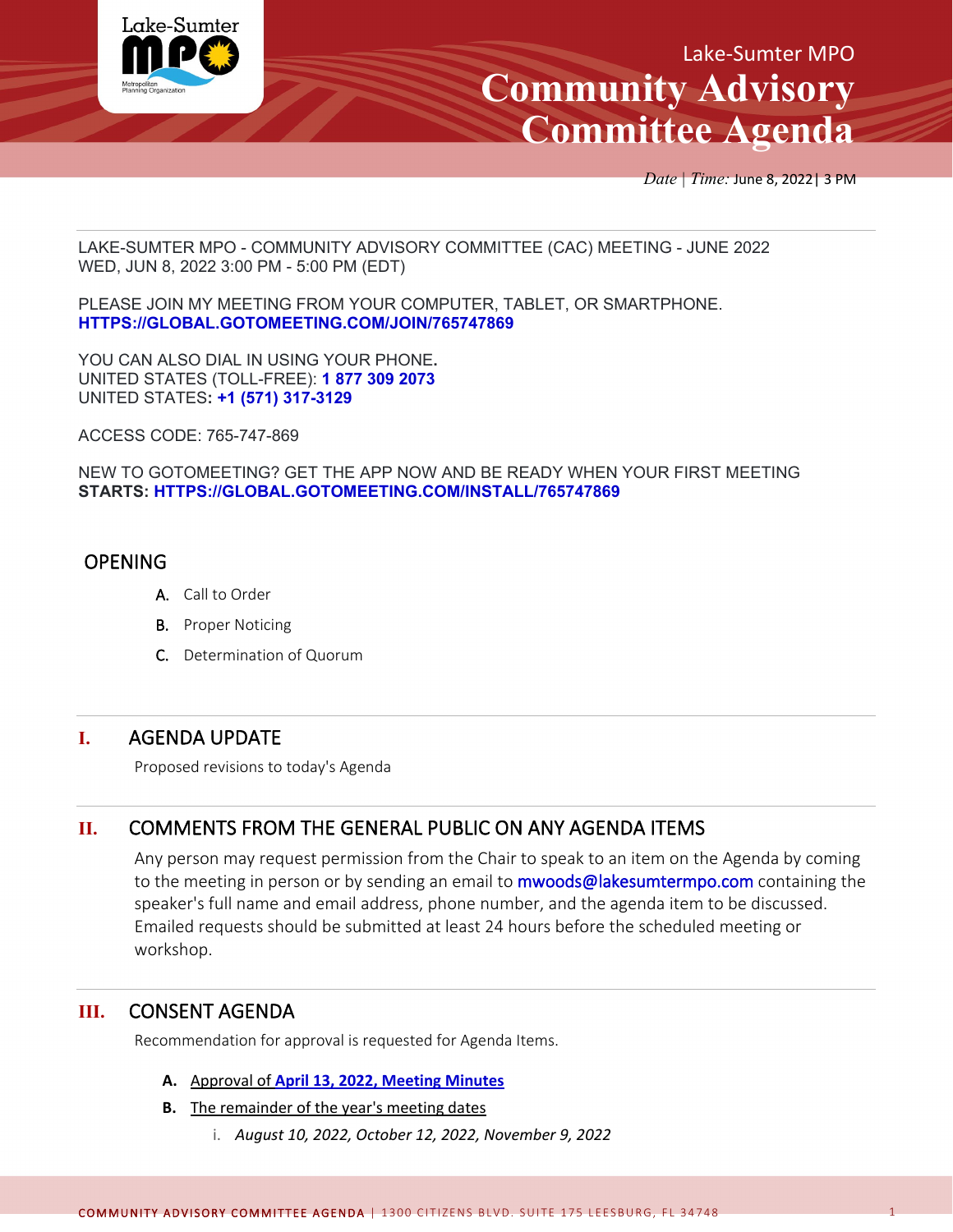

# Lake-Sumter MPO **Community Advisory Committee Agenda**

*Date | Time:* June 8, 2022| 3 PM

## **IV.** ACTION ITEMS

### **A. 2022 LIST OF PRIORITY PROJECTS (LOPP)**

**Consideration of Resolution 2022-3 Approving the 2022 List of Priority Projects.** The List of Priority Projects (LOPP) document that all Metropolitan Planning Organizations (MPOs) are required to develop annually. The LOPP represents the **unfunded** transportation improvements that were not programmed for the following five-year period in order of priority. The Florida Department of Transportation (FDOT) uses each MPO's LOPP to aid in their decisions about which projects should be added to their Work Program each year. The Lake~Sumter MPO approves its LOPP annually.

#### **Attachments: 2022 [DRAFT List of Priority Projects](http://www.lakesumtermpo.com/media/f32bmcpz/2022-lsmpo-lopp_final-draft_june-committee-agenda_06-01-2022.pdf)**

Staff recommends approving the 2022 List of Priority Projects as presented.

#### **B. 2023-2027 TRANSPORTATION IMPROVEMENT PROGRAM (TIP)**

**Consideration of Resolution 2022-4 Approving the FY2023 – 2027 Transportation Improvement Program.** The five-year Transportation Improvement Program (TIP) document is based on several funding sources, including the FDOT Tentative Work Program and the Florida Turnpike Enterprise Work Program. The DRAFT TIP for FY 2023 -2027 will be adopted at the MPO Governing Board Public Hearing on June 23, 2021.

#### **Attachment: [2023-2027 TIP](http://www.lakesumtermpo.com/media/0ysgi5ja/lsmpo2022tipreportjune012022-1.pdf)**

Staff recommends approving Resolution 2022-4 Adopting the Transportation Improvement Program for FY2023-2027 as presented.

#### **C. 2045 LONG RANGE TRANSPORTATION PLAN AMENDMENT (LRTP)**

#### **Consideration of Resolution 2022-5 Amending the TRANSPORTATION 2045 Long Range Transportation Plan**

 The Florida Department of Transportation (FDOT), Florida's Turnpike Enterprise requests changes to be made to the Lake~Sumter Metropolitan Planning Organization's Adopted 2045 Long Range Transportation Plan (LRTP) to reflect the Department's Work Program. The Long Range Transportation Plan (LRTP) is revised and adopted every five years by the Lake-Sumter MPO. This amendment has been developed to update the 2045 LRTP.

Attachments: **[FDOT 2045 LRTP Request Letter,](http://www.lakesumtermpo.com/media/kwzf0tge/2022-06-fte-lrtp-amendment-request.pdf) [2045 LRTP Amendment](http://www.lakesumtermpo.com/media/zael0zus/lsmpo_2045-lrtp_amendment_june-2022_agenda.pdf) Packet**

Staff recommends approval of the 2045 LRTP Amendment as presented.

# **V.** DISCUSSION ITEMS

#### A. **CONGESTION MANAGEMENT PROCESS – ARCGIS MAPPING**